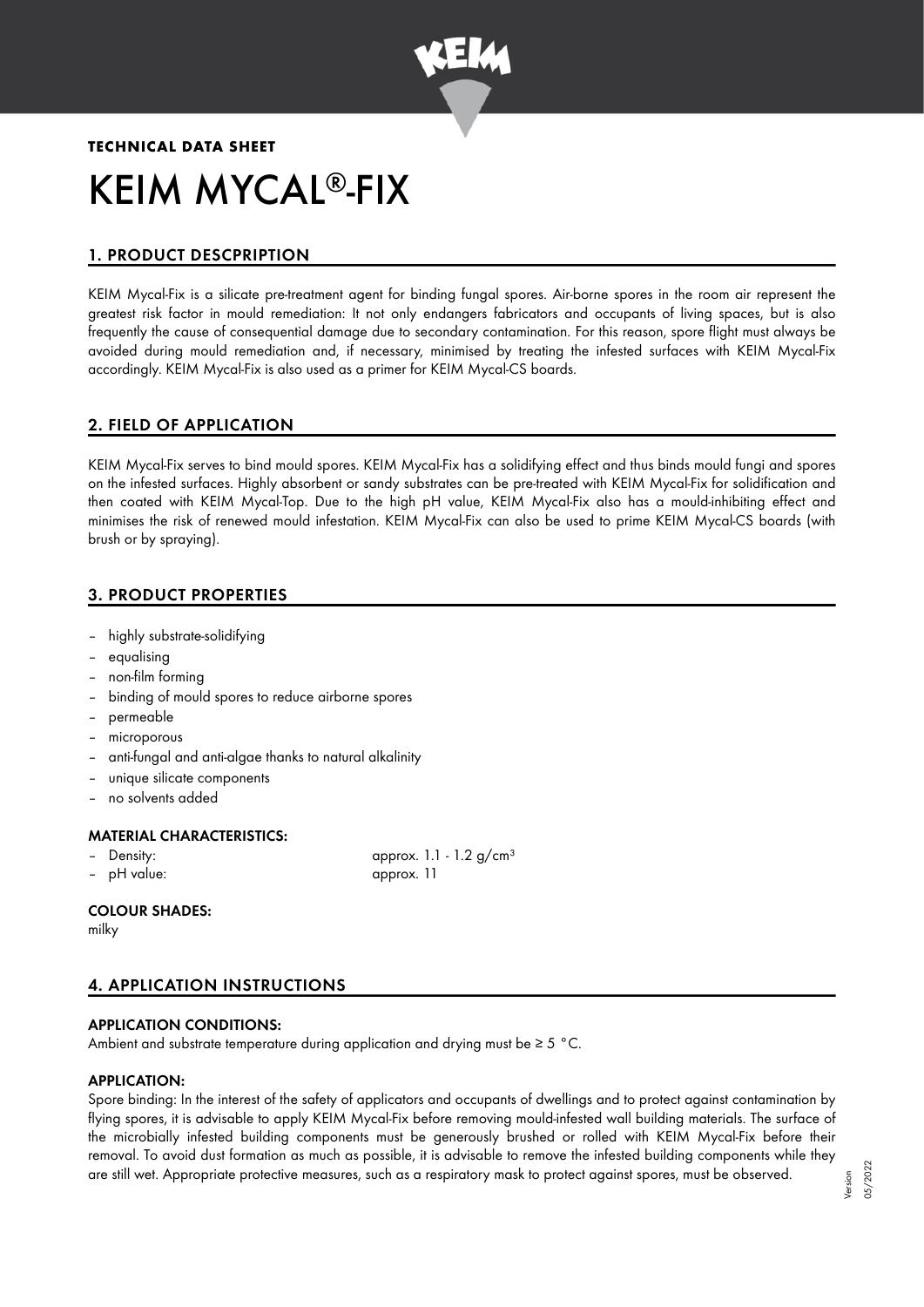## **TECHNICAL DATA SHEET – KEIM MYCAL®-FIX**

Note: Sustainable mould remediation always involves eliminating the cause and repairing the damage. Infested surfaces or building components that are larger than 0.5 m² or that are not only superficially infested must be replaced and not treated. In general, the recommendations for action in the "Guidelines for the Prevention, Detection and Remediation of Mould Infestation in Buildings" from the Federal Environment Agency must be observed.

#### Substrate consolidation:

KEIM Mycal-Fix can also be used as a primer on sanding or highly absorbent substrates. KEIM Mycal-Fix Apply undiluted.

#### KEIM Mycal-CS boards:

Before bonding, pre-wet the boards with 0.75 - 1.0 l water per board. Before reinforcement, prime the bonded Mycal-CS boards either with KEIM CS-Primer or by spraying KEIM Mycal-Fix. For further instructions on application, see the Mycal-CS Board technical data sheet.

#### CONSUMPTION:

approx. 0,15 l/m² for application as primer.

These material consumption values are guide values for smooth substrates. Exact consumption values must be determined by means of test areas.

#### CLEANING OF TOOLS:

Clean immediately with water.

## 5. PACKAGING

| <b>Container content</b> | Unit of measure | Quantity on pallet | Type of container |
|--------------------------|-----------------|--------------------|-------------------|
|                          |                 | 96                 | jerry can         |

# 6. STORAGE

| max. storage time | <b>Storage conditions</b>                            |  |
|-------------------|------------------------------------------------------|--|
| 12 months         | cool<br>frost-free<br>keep container tightly sealed. |  |

# 7. DISPOSAL

For disposal information refer to section 13 of the safety data sheet.

## EC WASTE CODE:

Waste code: 06 02 99

# 8. SAFETY INSTRUCTIONS

Please, refer to the Material Safety Data Sheet.

#### GISCODE:

GIS code: BSW 10